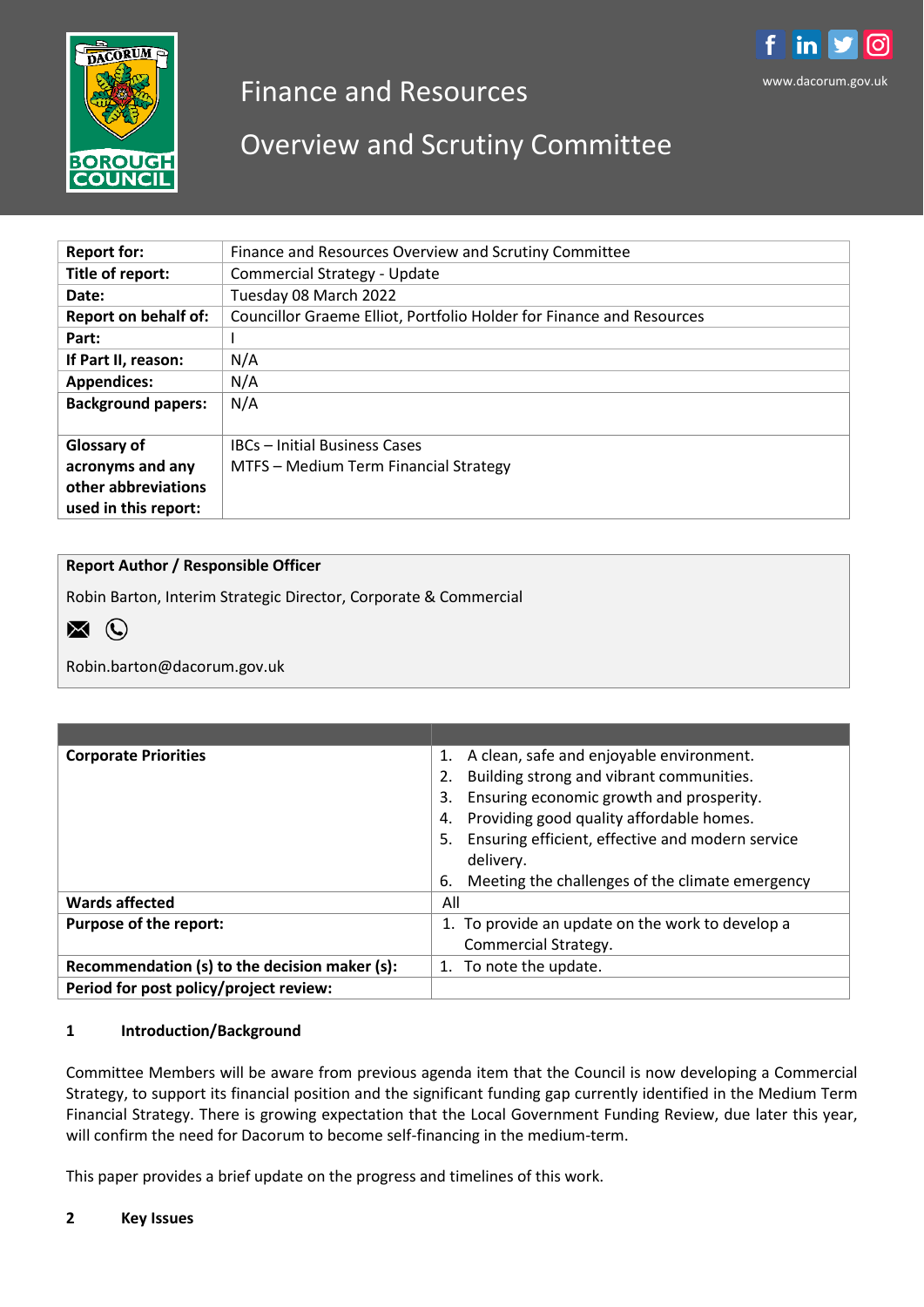### **2.1. Consultancy Support**

Following a competitive tender process, we have engaged consultancy support from a partnership between Costain and Commercial Gov. Costain have extensive experience in delivering large scale infrastructure developments across the public sector, whilst Commercial Gov are a specialist consultancy who have helped a number of authorities to develop commercial opportunities. This should provide the Council with a valuable combination of perspectives.

This support commenced at the start of the year, and an extensive programme of meetings with SLT, Assistant Directors and Group Managers took place during the first few weeks of January. This yielded a longlist of potential opportunities, which were then appraised for deliverability and contextual fit. We are now working to prioritise these for the development of Initial Business Cases.

# **2.2. Governance Arrangements**

To support this agenda, a Commercial Board has been established, chaired by the Chief Executive. This Board is meeting on a fortnightly basis, to oversee the development of the Commercial Strategy. As the work progresses into specific initiatives, this Board will monitor progress of implementation and realisation of the associated financial targets.

As the Board starts to monitor progress against the planned benefits of initiatives delivered through the Commercial Strategy, updates will be provided to this Scrutiny Committee.

# **2.3. Approach**

As presented previously at the December Joint Budget Scrutiny meeting, we are applying a broad scope to the Commercial Strategy and considering opportunities which could generate income and realise financial savings.

The initial list of opportunities falls into three broad categories:

- Large opportunities, which will have some complexity in their implementation, but which could generate significant financial benefits;
- Substantial service-level opportunities which, whilst focused on a particular service area, are likely to need additional resources or expertise to implement; and
- Tactical opportunities which build on existing services or capacity, and which should be achievable with existing internal skills and knowledge.

As we develop the Commercial Strategy, it will be important that we develop a portfolio of opportunities which balance the scale of opportunity, with deliverability and risk.

The external support will deliver a Commercial Strategy, underpinned by a suite of Initial Business Cases (IBCs). Further work will then be needed to develop the IBCs further into Full Business Cases, supported by detailed implementation plans.

The IBCs will also play an important role in informing the update to the Medium Term Financial Strategy (MTFS), which is due to be completed in the summer.

#### **2.4. Early Priorities**

The Commercial Board is currently working with Costain to agree the full suite of opportunities which will have IBCs developed. Four initial opportunities have been selected for further exploration which are:

- Assessing the opportunity to retrofit some vehicles in the Council fleet with electric motors;
- Appraising the commercial model and deliverability of installing Solar Panels into Council car parks;